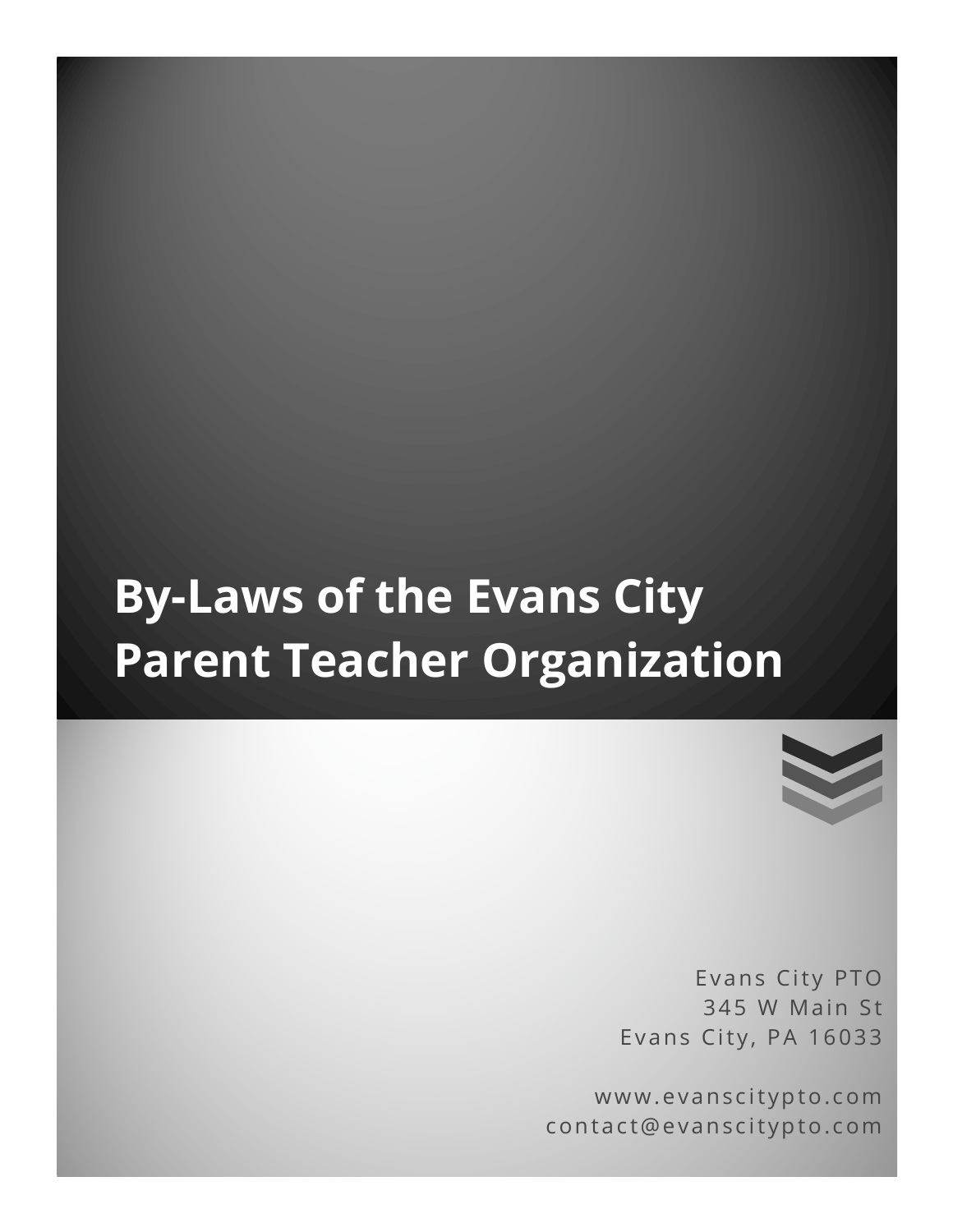## EVANS CITY PTO **BY-LAWS OF THE EVANS CITY PARENT TEACHER ORGANIZATION**

## **Record of Changes**

| A: Addition<br>M: Modification<br><b>D</b> : Deletion |                               |                                                                                                    |           |                                       |                                    |
|-------------------------------------------------------|-------------------------------|----------------------------------------------------------------------------------------------------|-----------|---------------------------------------|------------------------------------|
| <b>CHANGE</b><br><b>NUMBER</b>                        | <b>VERSION</b><br><b>DATE</b> | <b>NUMBER OF ARTICLE &amp;</b><br><b>SECTION</b>                                                   | A/M/D     | <b>DESCRIPTION</b>                    | <b>PRINCIPAL</b><br><b>INITIAL</b> |
| 1                                                     | May 22,<br>2014               | Article VIII, Section 1<br>Article IX, Section 1<br>Article IX, Section 7<br>Article IX, Section 8 | ${\sf M}$ | See Meeting Minutes<br>(May 22, 2014) |                                    |
|                                                       |                               |                                                                                                    |           |                                       |                                    |
|                                                       |                               |                                                                                                    |           |                                       |                                    |
|                                                       |                               |                                                                                                    |           |                                       |                                    |
|                                                       |                               |                                                                                                    |           |                                       |                                    |
|                                                       |                               |                                                                                                    |           |                                       |                                    |
|                                                       |                               |                                                                                                    |           |                                       |                                    |
|                                                       |                               |                                                                                                    |           |                                       |                                    |
|                                                       |                               |                                                                                                    |           |                                       |                                    |
|                                                       |                               |                                                                                                    |           |                                       |                                    |
|                                                       |                               |                                                                                                    |           |                                       |                                    |
|                                                       |                               |                                                                                                    |           |                                       |                                    |
|                                                       |                               |                                                                                                    |           |                                       |                                    |
|                                                       |                               |                                                                                                    |           |                                       |                                    |
|                                                       |                               |                                                                                                    |           |                                       |                                    |
|                                                       |                               |                                                                                                    |           |                                       |                                    |
|                                                       |                               |                                                                                                    |           |                                       |                                    |
|                                                       |                               |                                                                                                    |           |                                       |                                    |
|                                                       |                               |                                                                                                    |           |                                       |                                    |
|                                                       |                               |                                                                                                    |           |                                       |                                    |
|                                                       |                               |                                                                                                    |           |                                       |                                    |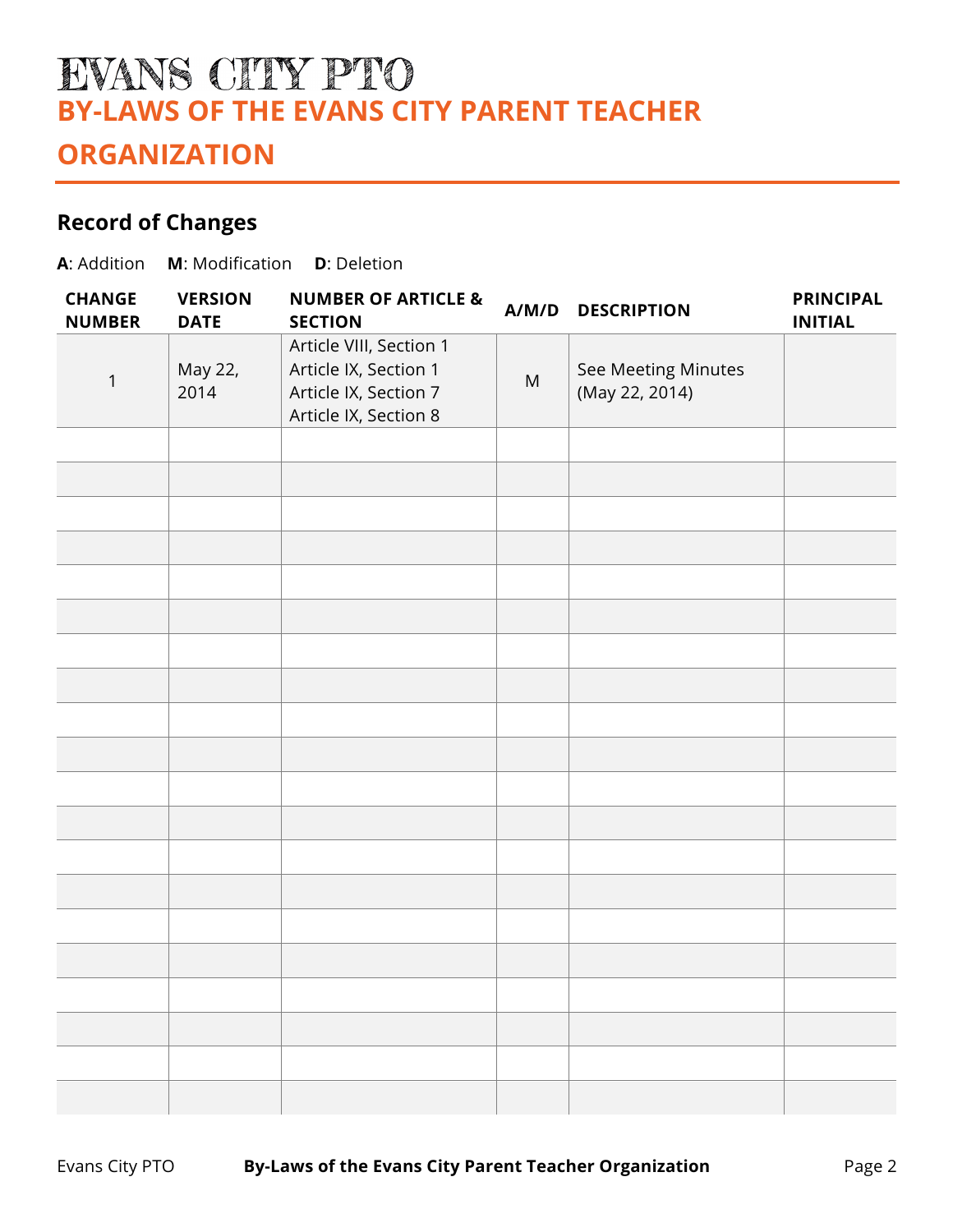## EVANS CHTY PTO **BY-LAWS OF THE EVANS CITY PARENT TEACHER ORGANIZATION**

## **Article I: Identification**

**Section 1** The name of this organization shall be the Evans City Parent Teacher Organization.

## **Article II: Objective**

- **Section 1** To develop a closer relationship between home and school, so that parents and teachers may work together to educate the child.
- **Section 2** To create an awareness of the well-being of children in home, school and community.

## **Article III: Basic Policies**

- **Section 1** The Objectives of this organization shall be promoted through educational programs directed toward parents, teachers, and the general public; shall be developed through committees and projects; and shall be governed and qualified by the basic policies set forth in this Article.
- **Section 2** This organization shall be noncommercial, nonsectarian, and nonpartisan.
- **Section 3** This organization shall not participate in any political campaign on behalf of, or in opposition to, any candidate for public office. However, it shall provide information to the general membership on legislative concerns affecting our objectives.
- **Section 4** This organization shall seek neither to direct the administrative activities of the school nor to control its policies.
- **Section 5** This organization may cooperate with other organizations and agencies active in child well-being, such as conference groups or coordinating councils, provided its representatives make no commitments that bind the group that he/she represents.

## **Article IV: Membership & Dues**

**Section 1** Any teacher, staff member, parent or guardian of a student enrolled in the Evans City Schools will automatically be a member of this Organization. No yearly dues will be

#### Evans City PTO **By-Laws of the Evans City Parent Teacher Organization** Page 3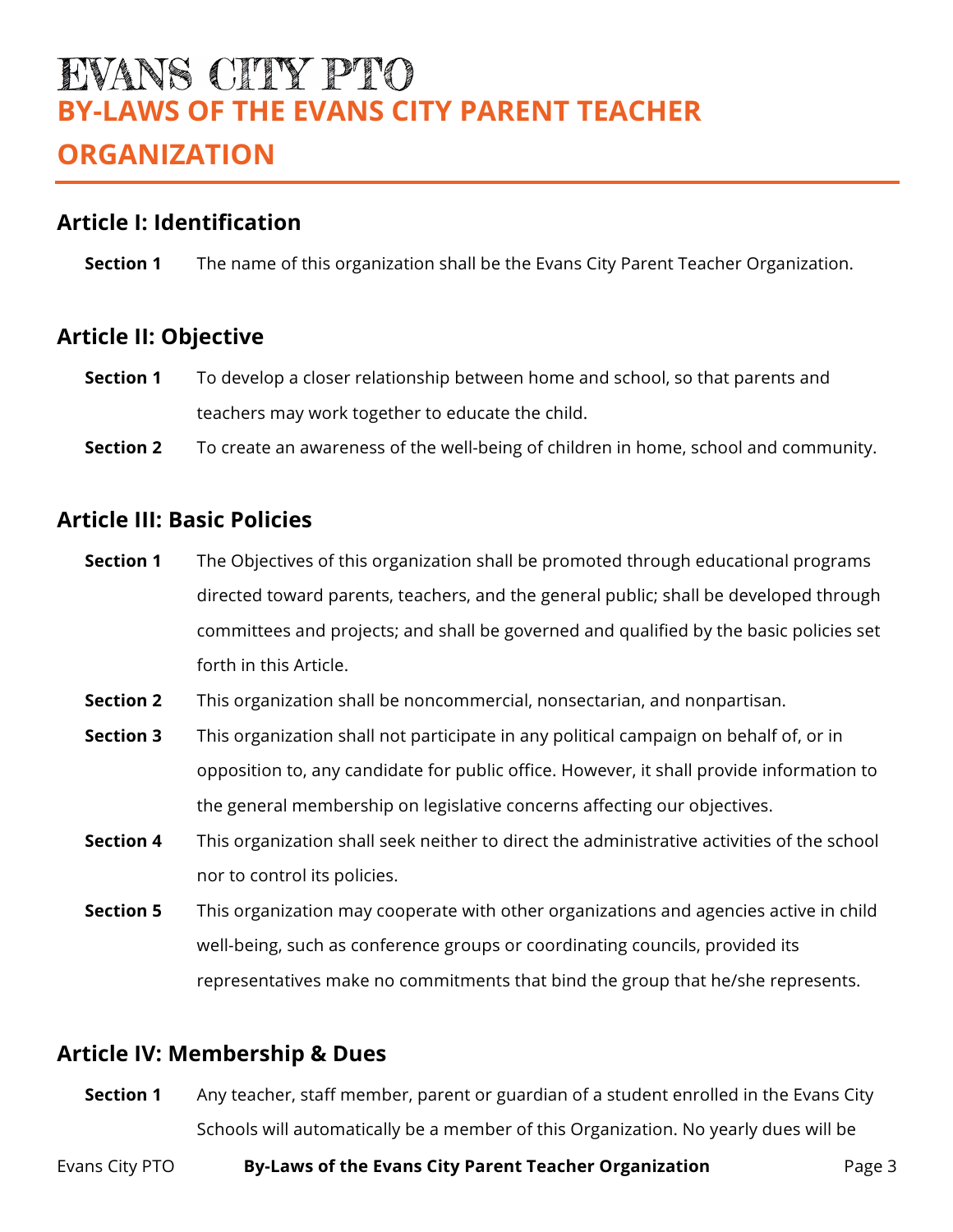collected. The privilege of holding office, introducing motions, debating, and voting shall be limited to current members.

## **Article V: Officers & Elections**

- **Section 1** The officers shall be president or co-presidents, vice or co-vice presidents, a secretary, and a treasurer.
	- A. **President/Co-Presidents** The president(s) shall preside at all meetings of the organization and of the executive board; and shall perform such other duties as may be prescribed in these By-Laws or assigned to her/him by the organization or by the executive board. If there is no vice president, then there must be copresidents.
	- B. **Vice/Co-Vice Presidents** The vice president(s) shall act as an aide to the copresidents and shall perform the duties of the co-presidents in the absence of those officers. The co-vice president(s) shall direct membership and act as a school board liaison.
	- C. **Secretary** The secretary shall keep all records of the organization, take and record minutes, prepare the agenda, handle correspondence and send notices of meeting to membership. He/she shall keep record of any e-mail bearing results and report on them at the following general membership and executive board meeting.
	- D. **Treasurer** The treasurer shall receive all monies of the organization; shall keep an accurate record of receipts and expenditures; and shall pay out funds only as authorized by the organization. The treasurer shall present a statement of account at every meeting and at other times when requested by the executive board, and shall make a full report at the annual meeting.
- **Section 2 Duties of Officers** All officers shall perform the duties prescribed in the parliamentary authority in addition to those outlined in these By-Laws and those assigned from time to time. Officers will deliver to their successors all official materials within ten (10) days following the meeting at which the new officers are installed.
- **Section 3 Nominations & Elections** Elections will be held each year at the second to the last meeting of the school year. However, if there is but one (1) nominee for any office, it shall be in order to move that the secretary cast the elective ballot of the organization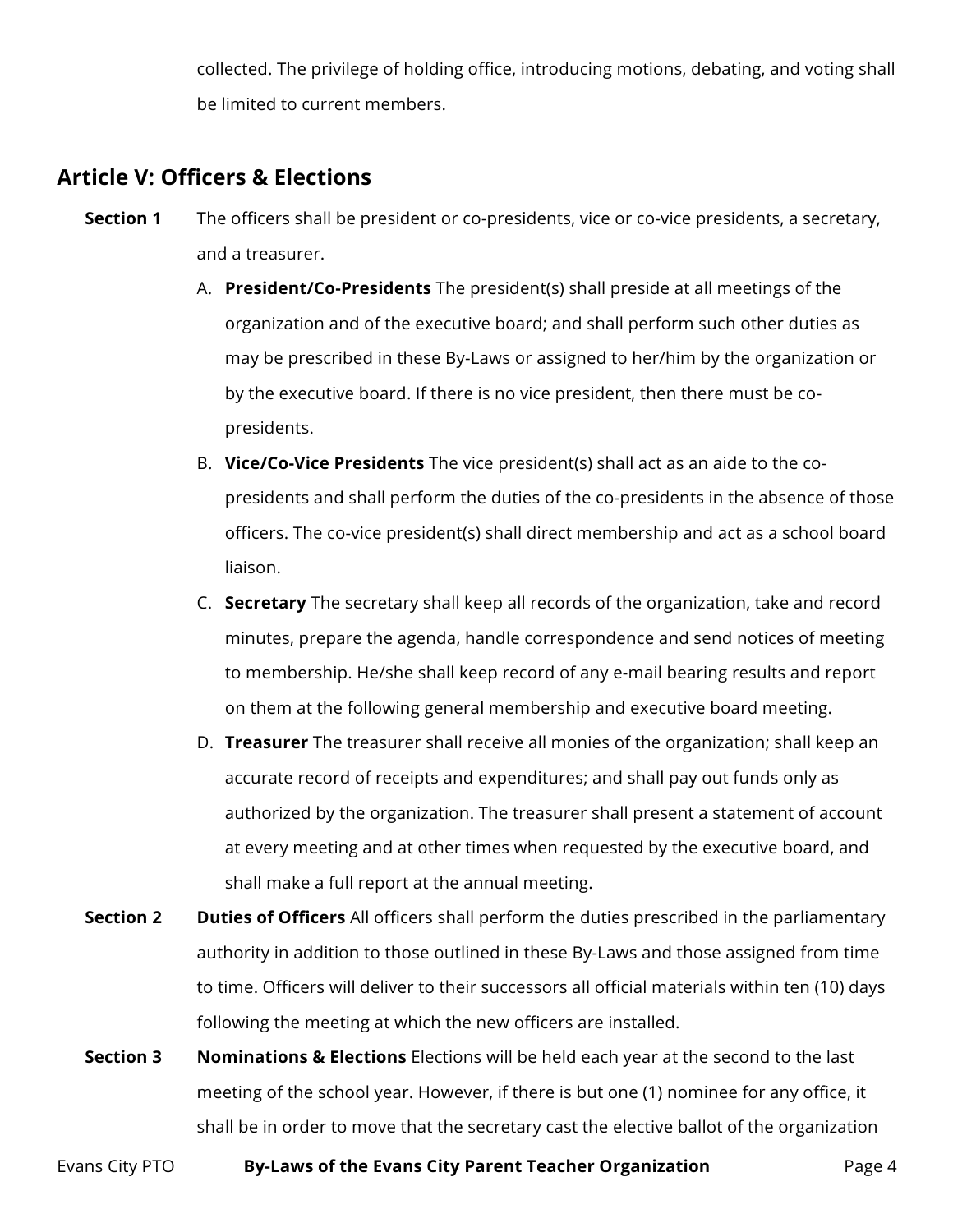for the nominee. There shall be a nominating committee consisting of two (2) members, who shall be selected by the officers from the general membership at least two (2) months prior to the election. The nomination committee shall present the nominees for each office and report at the third to the last meeting of the year. Following the report of the nomination committee, an opportunity shall be given for nominations from the floor.

- **Section 4 Term of Office** Officers shall assume their official duties at the close of the last meeting of the year and shall serve for a term of one (1) year.
- **Section 5 Vacancies** A vacancy occurring in any office shall be filled by a majority vote of the remaining members of the executive board, due notice of such election having been given. In the event that a vacancy occurs in the office of co-president or co-vice president, the remaining co-president or co-vice president shall serve the remainder of that term.

## **Article VI: Meetings**

- **Section 1** Regular meetings of this organization shall be held as decided by the executive board. A final listing of specific dates and officers sworn into office will be turned in before the end of the current school year to be listed in the school calendar for the upcoming year. Ten days-notice shall be given of change of date for any meeting.
- **Section 2** Special meetings may be called by the officers, five (5) days-notice having been given.
- **Section 3** The annual general meeting shall be held at the second to last meeting. Election of officers shall take place at the annual meeting.
- **Section 4** Ten (10) members shall constitute a quorum for the transaction of business in any meeting.

## **Article VII: Executive Board**

**Section 1** The executive board shall consist of the officers of the organization, and representatives of the Evans City Elementary and Evans City Middle Schools as appointed by the officers or representatives appointed by the principals. The members of the executive board shall serve until their successors are elected.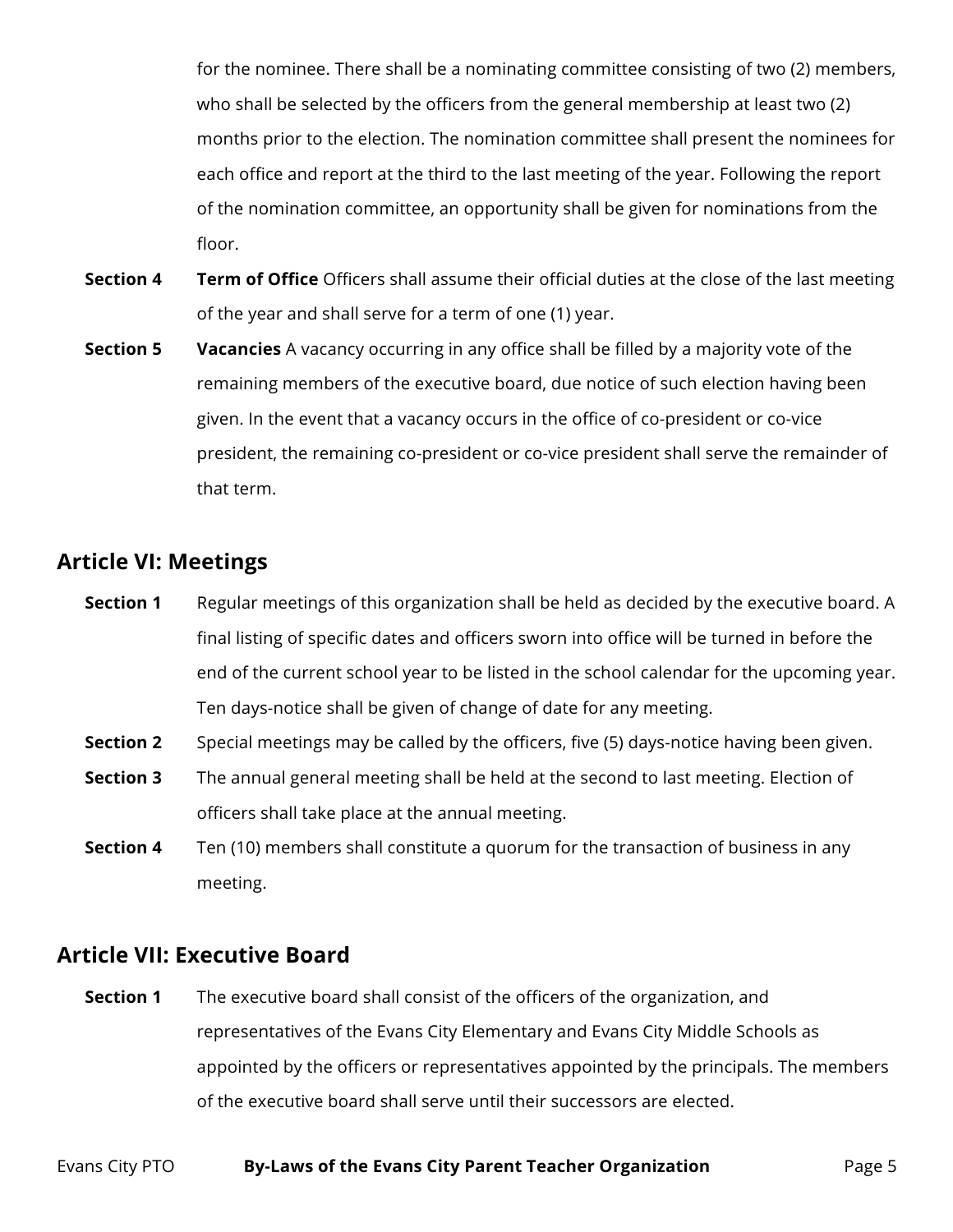- **Section 2 Duties** The duties of the executive board shall be to transact business between meetings in preparation for the general meetings, create standing rules and policies, create standing and temporary committees, prepare and submit a budget to the membership for the fiscal year for approval to the organization, approve routine bills and prepare reports and recommendations to the membership; to appoint an auditing committee at least two (2) weeks before the annual meeting to audit the treasurer's accounts.
- **Section 3 Meetings** Board meetings shall be held monthly, to be determined by the executive board. Special board meetings may be called by any two board members, with a 24 hour notice.

**Section 4** Quorum The majority of the Board Members shall constitute a quorum.

### **Article VIII: Committees**

- **Section 1 General Membership** Committees may consist of members and board members, with the president acting as an ex officio member of all committees.
- **Section 2 Standing Committees** The following committees shall be held by the organization: Fundraising, Communications, Nominations, and Auditing.
- **Section 3 Additional Committees** The board may appoint additional committees as needed.

## **Article IX: Financials**

- **Section 1** A tentative budget shall be drafted in the spring for the upcoming school year and approved by a majority vote of the members present. **Section 2** The treasurer shall keep accurate records of any disbursements, income, and bank
- account information.
- **Section 3** The board shall approve all expenses of the organization.
- **Section 4** Two authorized signatures shall be required on all checks. Authorized signers shall be the executive board.
- **Section 5** The treasurer shall prepare a financial statement at the end of the year, to be reviewed by the Audit Committee.
- **Section 6** The treasurer's accounts shall be examined annually by an auditor or an auditing committee of not less than two (2) members; who, satisfied that the treasurer's annual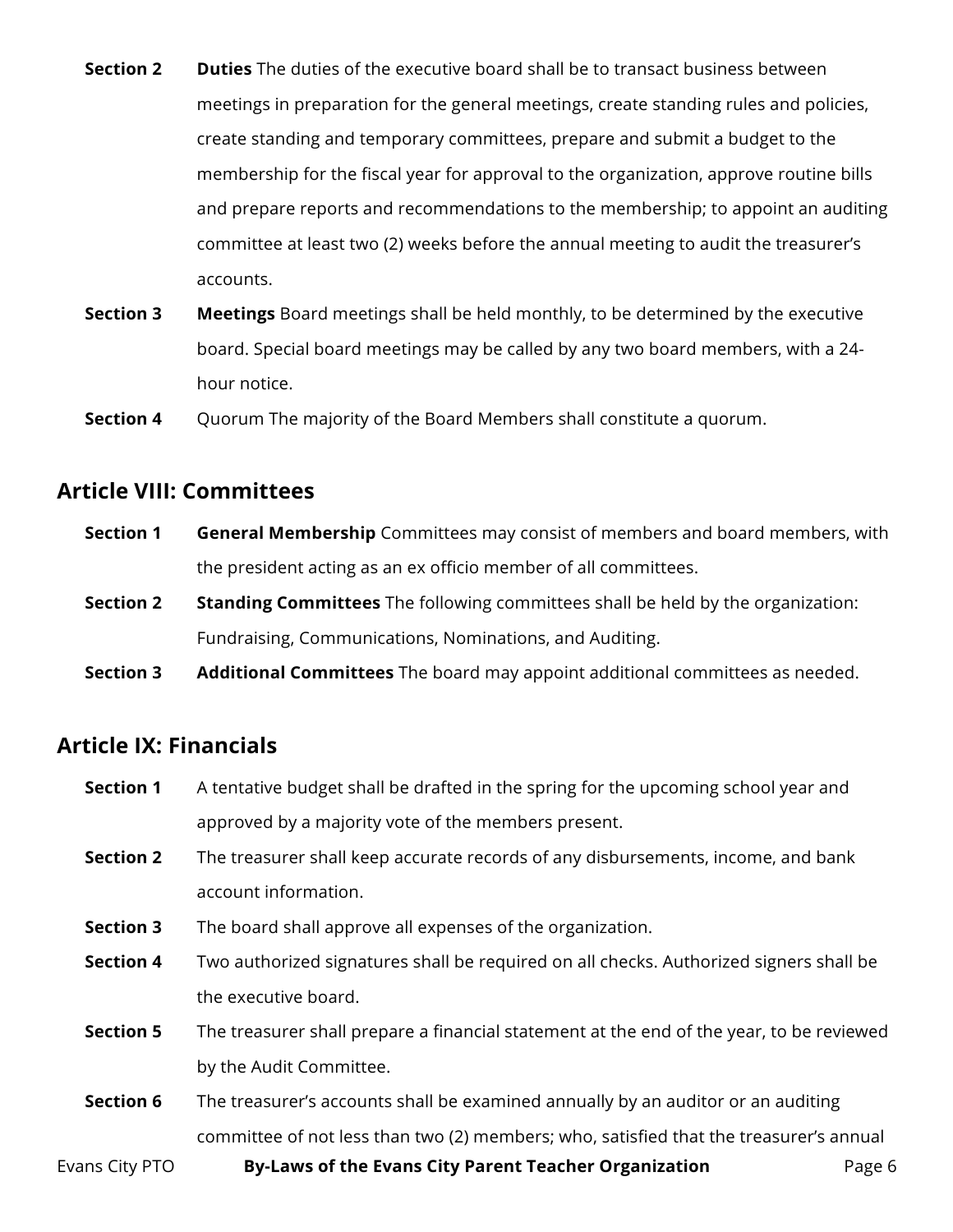report is correct, shall sign a statement of that fact at the end of the report. The auditing committee shall be appointed by the executive board at least two (2) weeks before the annual meeting of the year.

- **Section 7** Any monies paid out by the PTO of less than \$250.00 can be approved by a two-thirds vote of the executive board. Monies of \$250.00 or more must be voted on by the general membership by ten (10) or more members.
- **Section 8** Monies of \$250.00 or more must be voted on by either of the following: A. At a general membership meeting by ten (10) or more members.
	- B. Via e-mail sent to the committee chair list, giving at least five (5) days for e-mail response. Votes will be tallied and the majority will rule, as long as the said minimum of ten (10) members responded. Outcomes will be sent via e-mail and will be reiterated at the next general membership meeting. The outcomes will be recorded by the secretary.
- **Section 9** In the event of dissolution of this organization, the assets of the organization shall be distributed equally between the principals of Evans City Elementary and Evans City Middle Schools to further benefit the children. This distribution shall follow guidelines as specified in Section 501 (3) of the Internal Revenue Code of 1954.
- **Section 10** The fiscal year will begin July 1st and end June 30th.

## **Article X: Parliamentary Authority**

- **Section 1** Robert's Rules of Order Revised shall govern this organization in all cases to which they are applicable and in which they are not in conflict with these By-Laws.
- **Section 2** The By-Laws of this organization shall be deemed to be part of its articles of organization.

## **Article XI: Amendments**

**Section 1** These By-Laws may be amended at any regular meeting of the organization by a twothirds vote of the members present and voting, provided notice of the proposed amendment shall have been given at the previous meeting.